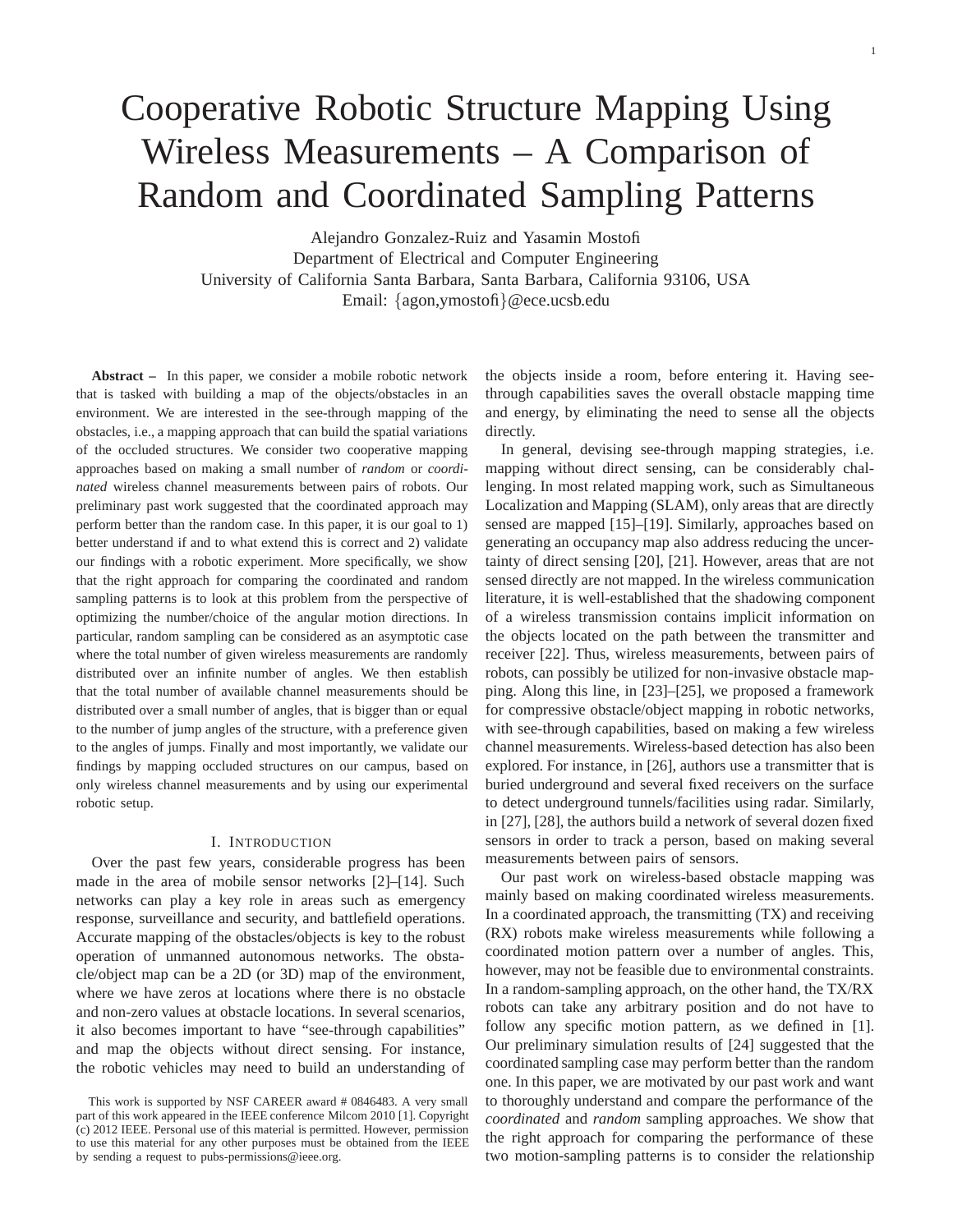between the reconstruction quality and the angular directions where the map is sampled. More specifically, we show that the total number of available channel measurements should be distributed over a small number of angles (bigger than or equal to the number of jump angles of the structure), with a preference given to the angles of jumps. This suggests that the coordinated approach does not necessarily have a better performance than the random case unless the jump angles are chosen. We also validate our findings in an experimental setup that can involve environmental constraints.

In general, extracting the obstacle information without making a prohibitive number of wireless transmissions, is considerably challenging. In order to address this and enable the mapping, based on a small number of wireless transmissions, we utilize the new theories of compressive sensing [29], [30]. The impact of multipath fading further makes our wireless-based mapping considerably challenging. Following the same approach of [24], we use adaptive narrow beamwidth antennas to limit the impact of multipath fading. Using our experimental robotic platform, we then show the performance of both approaches in mapping real structures on our campus and having see-through capabilities, based on only making a few wireless measurements.<sup>1</sup>

The rest of the paper is organized as follows. In Section II, we provide a brief overview of the area of compressive sampling, as relevant to this paper. In Section III, we explain the foundation of our wireless-based mapping and introduce the random and coordinated approaches. In Section IV, we show the performance and the underling tradeoffs of the two approaches, using both simulation and experimental results. We conclude in Section V.

# II. A BRIEF OVERVIEW OF COMPRESSIVE SAMPLING THEORY [29]–[31]

Consider a scenario where we are interested in recovering a vector  $x \in \mathbb{R}^N$ . For 2D signals, vector x can represent the columns of the matrix of interest stacked up to form a vector. Let  $y \in \mathbb{R}^K$  represent the incomplete linear measurements of vector x, where  $K \ll N$ . We have

$$
y = \Phi x,\tag{1}
$$

where  $\Phi$  is the observation matrix. Since  $K \ll N$ , the system<br>is severely under-determined and we can not uniquely solve is severely under-determined and we can not uniquely solve for x based on the observation set y. However, suppose that  $x$ has a sparse representation in another domain:  $x = \Gamma X$ , where  $\Gamma$  is an invertible matrix and X is S-sparse, i.e.  $|\text{supp}(X)| =$  $S \ll N$ . This implies that the number of non-zero elements in  $X$  is considerably smaller than  $N$ . Then we will have

$$
y = \Psi X,\tag{2}
$$

where  $\Psi = \Phi \times \Gamma$ . In general, solving for vector X requires solving the following non-convex combinatorial problem: solving the following non-convex combinatorial problem:

$$
\min ||X||_0, \text{ subject to } y = \Psi X,\tag{3}
$$

where  $||X||_0$  denotes the zero norm of vector X. The computational complexity of solving this problem, however, can be very high. Recently, there have been several breakthroughs in solving this problem with a considerably lower computation. Specifically, consider the following relaxation of the aforementioned  $\ell_0$  optimization problem:

$$
\min||X||_1, \text{ subject to } y = \Psi X. \tag{4}
$$

This  $\ell_1$  relaxation, under certain conditions, can exactly recover X from the measurement vector  $y$  [29]. In our case, we are interested in reconstructing an obstacle map. Thus, the spatial variations of the map (gradient) are also considerably sparse. In such cases, another related sparsity-based reconstruction approach is to use the sparsity in the gradient [29], [32], [33]. Let  $f = [f_{i,j}]$  denote an  $m \times m$  matrix that represents the spatial function of interest. Define the following operators:  $D_{h,i,j}(f) = \begin{cases} f_{i+1,j} - f_{i,j} & i < m \\ f_{i,j} - f_{1,j} & i = m \end{cases}$  $f_{i,j} - f_{1,j}$   $i = m$ and  $D_{v,i,j}(f) = \begin{cases} f_{i,j+1} - f_{i,j} & j < m \\ f_{i,j} - f_{i,1} & j = m \end{cases}$  $f_{i,j} - f_{i,1}$   $j \leq m$ . Then, the Total<br>
on is defined as follows: Variation (TV) function is defined as follows:

$$
TV(f) = \sum_{ij} ||D_{i,j}(f)||,
$$
 (5)

where  $D_{i,j}(f)=[D_{h,i,j} (f) D_{v,i,j} (f)]$ , and the  $||.||$  operator can either represent the  $\ell_1$  norm, corresponding to the anisotropic discretization of TV, or the  $\ell_2$  norm, corresponding to the isotropic discretization of TV. TV minimization approaches then solve the following problem or a variation of it:

$$
\min \mathrm{TV}(f), \text{ subject to } y = \Psi_f \times X, \tag{6}
$$

where  $X$  is a column vector that results from stacking up the columns of matrix  $f$ , and  $y$  is the observation vector, which is linearly related to X through matrix  $\Psi_f$ . In [34], the authors show that solving Eq. 6, based on both isotropic and anisotropic TV, results in a similar reconstruction. We have also observed that at the low sampling rates used in this paper, anisotropic and isotropic TV yield very similar results, in terms of speed of convergence and reconstruction quality. Consequently, unless we specifically indicate otherwise, the results of this paper are based on using anisotropic TV.

The concept of Total Variation was first introduced in [35] for image denoising. TV minimization is a variant of  $\ell_1$ relaxation that tends to give sharper results on certain types of signals [36], and is effective in restoring signals that have staircase characteristics [37]. Thus, it is especially appropriate for the recovery of obstacle maps since the borders, separating different objects, result in sharp discontinuities. Recently, TVAL3 (TV Minimization by Augmented Lagrangian and Alternating Direction Algorithms) is proposed for solving the TV minimization problem efficiently and robustly, which we will use extensively in this paper [33].

### III. COMPRESSIVE COOPERATIVE MAPPING OF **OBSTACLES**

In this section we show how a group of mobile nodes can build a map of obstacles, including occluded ones, by using only wireless measurements. We start by summarizing the work of Mostofi et al. for obstacle mapping based on wireless

<sup>&</sup>lt;sup>1</sup>It should be noted that wireless-based mapping is not a replacement for the current obstacle mapping techniques but rather a complement, by providing the additional see-through capability.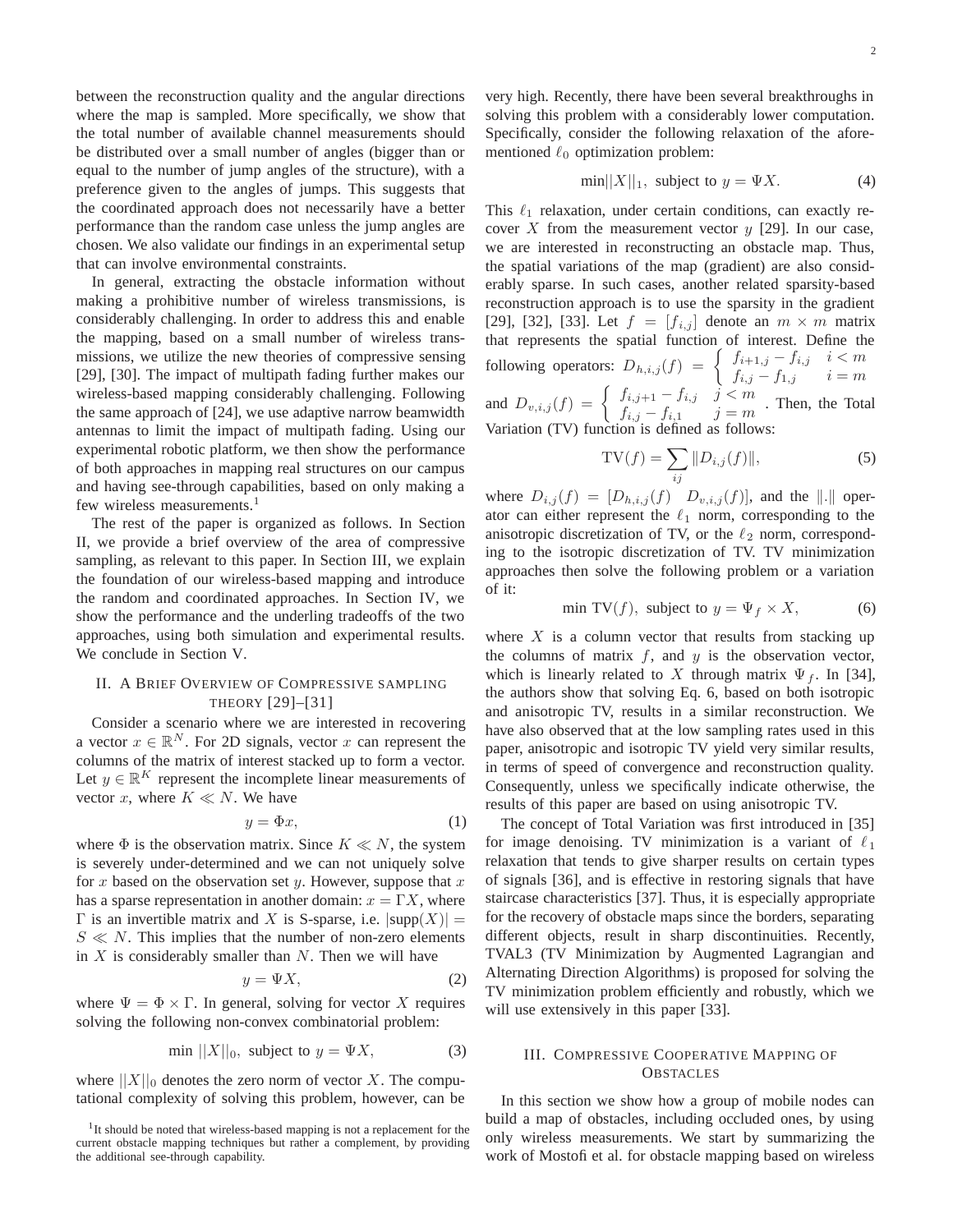measurements [1], [23], [24]. We then discuss and compare the two approaches of random and coordinated mapping, address the optimum number and choice of the measurement angles, and most importantly show the performance with an experimental setup. We consider building a 2D map of the obstacles in this paper. This means that for real 3D structures, we reconstruct a horizontal cut of them. However, our proposed approach can be easily extended to 3D maps.

Figure 1 shows a sample 2D obstacle map where a number of vehicles want to map the space before entering it. Let  $g_n(u, v)$  represent the binary map of the obstacles at position  $(u, v)$  for  $u, v \in \mathbb{R}$ . We have

$$
g_n(u, v) = \begin{cases} 1 & \text{if } (u, v) \text{ is an obstacle} \\ 0 & \text{else} \end{cases}
$$
 (7)  
Consider the received signal strength in communication from

Transmitter1 to Receiver1 in Fig. 1. As it is well established, there are three dynamics associated with the spatial variations of the channel quality and therefore the received signal strength [22], [38], as indicated in Fig. 2. The slowest dynamic is associated with the signal attenuation due to the distance-dependent power fall-off (path loss). Then there is a faster variation referred to as shadow fading (shadowing), which is due to the impact of the blocking objects. This means that each obstacle along the transmission path leaves its mark on the received signal by attenuating it to a certain degree, characterized by its properties. Finally, depending on the receiver antenna angle, multiple replicas of the transmitted signal can arrive at the receiver, due to the reflection from the surrounding objects, resulting in multipath fading, a faster variation in the received signal power [39], [40]. The shadowing component of the communication from Transmitter1 to Receiver1, therefore, contains implicit information of the obstacles along the communication path.



Fig. 1. An indoor obstacle map with the obstacles marked in white and the illustration of compressive cooperative mapping, using coordinated wireless measurements (case of Transmitter1/Receiver1 and Transmitter2/Receiver2) and random wireless measurements (case of Transmitter1/ Receiver1 and Transmitter3/Receiver2).



Fig. 2. A real channel measurement and the corresponding three underlying dynamics.

Consider the dashed ray (line) that corresponds to distance d and angle  $\theta$  in Fig. 1. This line is at distance d from the origin and is perpendicular to the line that is at angle  $\theta$  with the x-axis. Let  $P(\theta, d)$  represent the received signal power in the transmission along this ray.<sup>2</sup> We can model  $\ln P(\theta, d)$  as follows

$$
\ln P(\theta, d) = \underbrace{\ln P_T}_{\text{transmitted}} + \underbrace{\beta_{\text{dB}} - \alpha \ln l(\theta, d)}_{\text{path loss}} \underbrace{(\leq 0)}_{\leq 0} + \underbrace{\sum_{i} r_i(\theta, d) n_i(\theta, d)}_{\text{shadowing effect due to} + \text{multipath fading}} \quad (8)
$$

where  $P_T$  represents the transmitted power,  $\beta_{dB}$  is a constant that is a function of system parameters,  $\alpha$  is the degradation exponent of the wireless signal and  $l(\theta, d)$  is the distance between the transmitter and receiver across that ray. For the shadowing term,  $r_i$  is the distance travelled across the  $i<sup>th</sup>$ object along the  $(\theta, d)$  ray,  $n_i < 0$  is the decay rate of the wireless signal within the  $i<sup>th</sup>$  object, and the summation is over the objects across that line. As can be seen, shadowing characterizes wireless signal attenuation as it goes through the obstacles along the transmission path and therefore contains information about the objects along that line. The impact of multipath fading is modeled by  $w_{dB}(\theta, d) = \ln w(\theta, d)$  where  $w(\theta, d)$  is a positive random variable with unit average. Then we have

$$
h(\theta, d) \triangleq \ln P(\theta, d) - \ln P_T - (\beta_{\text{dB}} - \alpha \ln l(\theta, d))
$$
  
= 
$$
\sum_{i} r_i(\theta, d) n_i(\theta, d) + \underbrace{w_{\text{dB}}(\theta, d)}_{\text{multipath fading}}
$$
 (9)

By using an integration over the line that corresponds to  $\theta$  and d, we then have:

$$
h(\theta, d) = \int \int_{\text{line }(\theta, d)} g(u, v) du dv + w_{\text{dB}}(\theta, d), \qquad (10)
$$

where

$$
g(u,v) = \begin{cases} n(u,v) & \text{if } g_n(u,v) = 1 \\ 0 & \text{else} \end{cases}
$$
 (11)

2We assume negligible receiver thermal noise in our formulation. However, our experimental results naturally experience receiver thermal noise as well as other noise sources.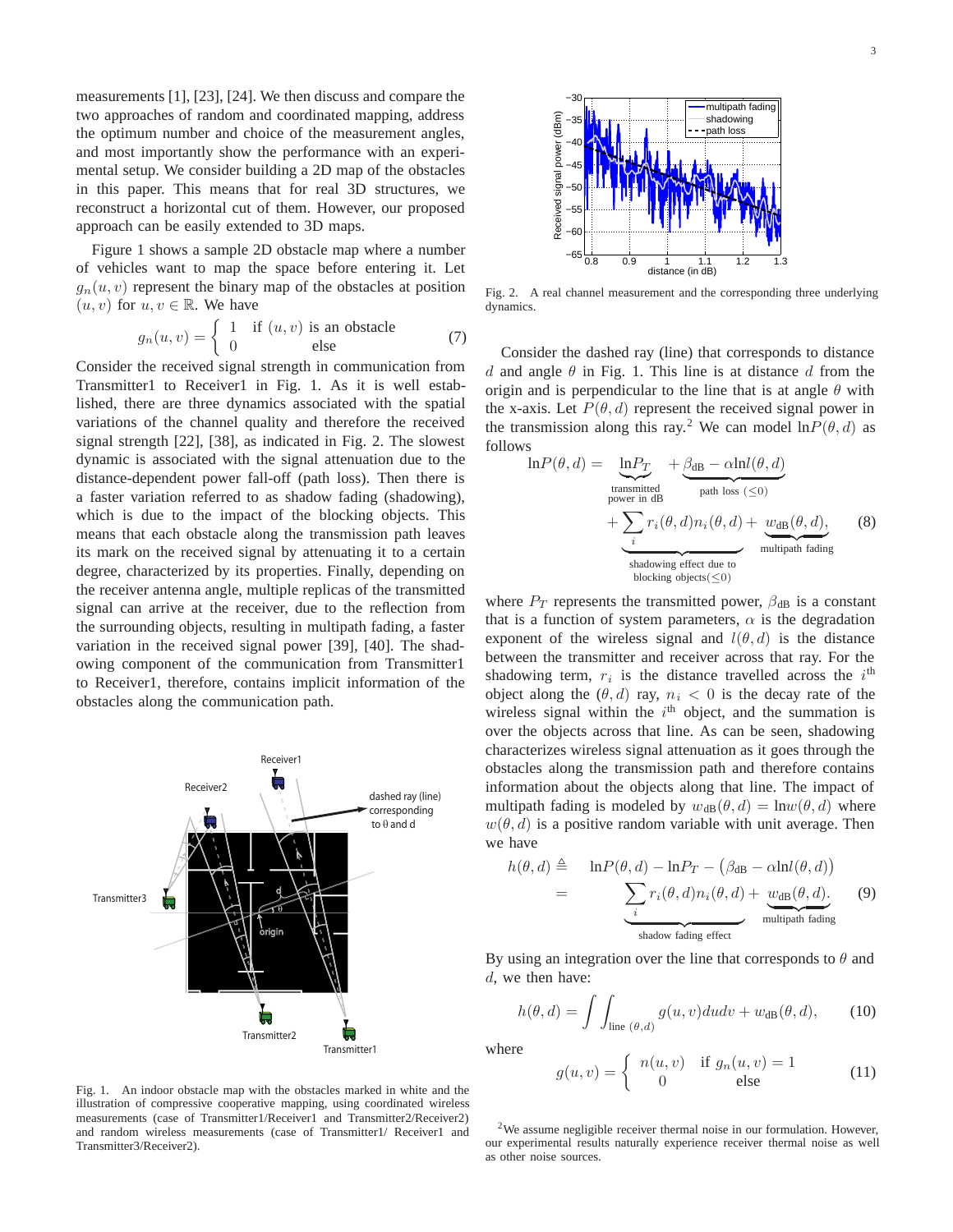with  $g_n(u, v)$  representing the binary map of the obstacles, as indicated by Eq. 7, and  $n(u, v)$  denoting the decay rate of the signal inside the object at position  $(u, v)$  (see  $n_i(\theta, d)$  in Eq. 8).  $g(u, v)$  then denotes the true map of the obstacles including wireless decay rate information. This is what the cooperative mobile nodes need to reconstruct based on pair-wise wireless measurements.<sup>3</sup>

Our compressive cooperative obstacle mapping framework uses the fact that  $h(\theta, d)$  contains implicit information on the traversed obstacles. However, it is challenging to obtain  $g$ from a very few wireless measurements. In order to make this possible, we use the aforementioned theories of compressive sensing, which allow us to extract this information based on sparse wireless measurements. The impact of multipath fading further makes the reconstruction considerably challenging. In order to address this and limit the impact of multipath fading, we use adaptive directional antennas, with a small beamwidth (angle), for both the transmitting and receiving robots [24]. Here is a summary of our experimental setup.

# *A. A Summary of the Experimental Robotic Platform and the Impact of Multipath Fading*

In our experimental setup, we use a number of Pioneer P3- AT mobile robots [41]. We have equipped each robot with a directional narrow-beam antenna, from Laird [42], which is crucial in limiting the impact of multipath fading. Each antenna has a 21◦ horizontal and a <sup>17</sup>◦ vertical beamwidth, a 15 dBi gain and is suitable for IEEE 802.11b/g applications. We have further developed the needed servo control hardware and software for automated antenna rotation, angle control and alignment so the TX and RX robots can stay aligned during the mapping operation. Each robot is equipped with an IEEE 802.11g wireless card and can record the received signal strength as it moves. Fig. 3 (left) shows the resulting platform with the directional antenna mounted, while the right figure shows two of our robots making wireless measurements in order to see through the walls and reconstruct the obstacle.



Fig. 3. (left) A pioneer 3-AT robot equipped with our servo control mechanism/fixture and an adaptive narrow-beam directional antenna and (right) two robots in action on our campus, making wireless measurements in order to map the obstacle.

Since our mathematical modeling of a wireless transmission can not embrace all the propagation phenomena, we do not expect a perfect recovery with a very small number of wireless

measurements in a real environment. However, as long as the reconstruction is informative, for the cooperative operation of the robots, it could be considerably valuable. Next, we develop the details of obstacle mapping based on both coordinated and random wireless measurements.

#### *B. Coordinated Wireless Measurements*

Consider the line (ray) that passes through Transmitter1/Receiver1 in Fig. 1. In the coordinated case, two vehicles move outside of the structure, in a coordinated fashion, such that the angle of their corresponding ray stays perpendicular to the line that passes through the origin at angle  $\theta$ . A number of wireless channel measurements are then made at different  $ds$  (both positive and negative). We say that the robots are making measurements at angle  $\theta$  in this case. The positions indicated by Transmitter1/Receiver1 and Transmitter2/Receiver2, for instance, are two examples of coordinated measurements at angle  $\theta$ . The robots then repeat the process for other  $\theta$ s. For a given angle  $\theta_i$ , we define a set of ordered ds where measurements are taken, as follows:  $D_i = \{d_1(\theta_i), d_2(\theta_i), \ldots, d_{N_i}(\theta_i)\}\$ , where  $N_i$  denotes the total number of gathered measurements at angle  $\theta_i$ . In this paper, we only consider periodic coordinated measurements with respect to  $d$ , due to space limitations.<sup>4</sup> In other words, we consider the case where the measurements are such that for all i, the distance  $\Delta d_i(\theta_i) = d_{i+1}(\theta_i) - d_i(\theta_i)$ , for  $1 \leq j \leq N_i - 1$ , is a constant denoted by  $\Delta d$ . Without loss of generality, we assume that  $d_{i+1}(\theta_i) > d_i(\theta_i)$ .

In practice, the parameters of the path loss component of the received signal in Eq. 8 can be estimated by using a few Line Of Sight (LOS) transmissions in the same environment, as we have shown in [39], [40]. Therefore, the impact of path loss can be removed and the receiving robot can calculate  $h(\theta, d)$ . Thus, for each  $\theta$  and  $d$  pair, a wireless transmission and reception is made, which results in measuring a line integral of Eq. 9. Then  $f$  of Eq. 6 is the spatially-discretized version of  $g$  of Eq. 11. Let  $X$  of Eq. 2 be the vector representation of  $f$ , where the columns are stacked up to form a vector. Let vector  $y_c$  denote the vector of the gathered samples of  $h(\theta, d)$  of Eq. 9, using coordinated measurements. We have  $y_c = \Psi_c X + e$ , where e models the impact of multipath fading and measurement noise. In each row of  $\Psi_c$ , the nonzero elements correspond to the obstacle map pixels that the corresponding ray visited, with each non-zero value indicating the distance travelled in the corresponding pixel.<sup>5</sup> We then use the sparsity in the spatial variations (TV) in order to reconstruct the obstacle map, as discussed in Section II. <sup>6</sup>

4The observations of this paper are also equally applicable to the case of non-periodic coordinated sampling.

<sup>&</sup>lt;sup>3</sup>Note that we do not assume any knowledge on  $n$  in our reconstructions. In other words, our approach needs to solve for  $n$ . Furthermore, we do not assume any a priori knowledge on the heterogeneity or homogeneity of the structure.

<sup>5</sup>We can also approximate the distance travelled in each pixel by the size of a side of a pixel as long as the designated resolution of the map is not too low. This can simplify our modeling and reconstruction, which is what we do in the next section.

<sup>&</sup>lt;sup>6</sup>It should be noted that there are other compressive sensing approaches for reconstructing the obstacle map, based on coordinated measurements. For instance, sampling in the frequency domain and sparsity in the wavelet can also be utilized (for the same measurement vector), as we proposed in [24]. In [24], we showed that the approach described in this section, i.e. space sampling and TV sparsity, provides a performance better than or comparable to other approaches, but with the lowest computational complexity. Thus, we use this approach in this paper.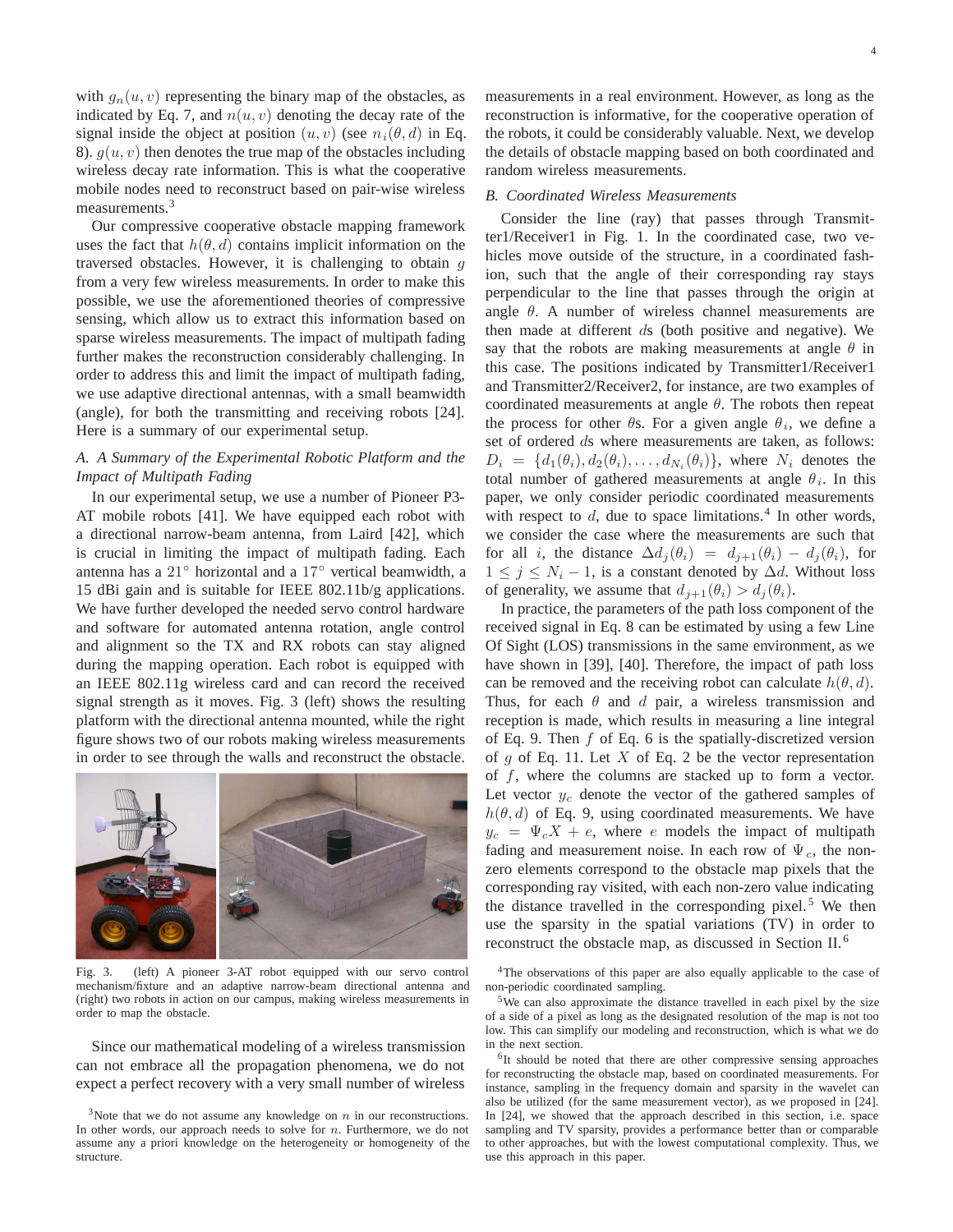We know from the compressive sampling literature, especially in the context of  $\ell_0$  and  $\ell_1$  optimization problems, that a minimum number of measurements is needed to find the correct solution. For our TV-based coordinated obstacle mapping approach, we can easily see this with a counter example.

*Definition 1 - Horizontal Wall Map:* We define a *Horizontal Wall Map* as a discretized obstacle map f of size  $m \times m$  pixels where a homogeneous horizontal wall of length  $p$  pixels, for  $2 \leq p \leq m$ , is placed along the kth row of f, with no obstacles anywhere else.

*Lemma 1:* Consider the case where  $e = 0$ . The TV minimization of the spatial variations of the obstacle map based on the coordinated wireless measurements  $y_c = \Psi_c \times X + e$ , may not result in the correct solution if the number of gathered measurements is too low or the sampling motion angles are not chosen properly.

*Proof:* Consider the scenario where the Horizontal Wall Map is sampled with coordinated wireless channel measurements along  $\theta = 90^{\circ}$ , such that one measurement is taken along each of the  $m$  rows of  $f$ . Without loss of generality, we assume that the decay rate of the wireless signal inside the obstacle structure is equal to 1, i.e.  $n = -1$  in Eq. 11 and  $f_{i,j} \in \{0,1\}$   $\forall i,j \in \mathbb{Z}, 1 \leq i,j \leq m$ . Let X be the vector representation of the discrete obstacle map  $f$ . Also let  $\Psi_{90}$  denote the corresponding measurement matrix and  $y_{90}$  represent the resulting measurement vector. We have the following minimization problem:

$$
\min \text{TV}(f), \text{ subject to } y_{90} = \Psi_{90} \times X. \tag{12}
$$

Let  $[y_{90}]_i$  be the *i*th component of  $y_{90}$ . Note that  $[y_{90}]_i = 0$  $\forall i \neq k$ , and  $[y_{90}]_k = p$ . Thus, the feasible solutions are such that  $f_{i,j} = 0 \ \forall (i,j), i \neq k$ . The TV of the recovered map can then be characterized as follows where  $f_{i,j}$  is the value of the pixel at the  $i^{\text{th}}$  row and  $j^{\text{th}}$  column of  $f$ :

$$
TV(f)
$$
  
= 2(f<sub>k,1</sub> + f<sub>k,2</sub> + ... + f<sub>k,m</sub>)  
+ |f<sub>k,1</sub> - f<sub>k,2</sub>| + |f<sub>k,2</sub> - f<sub>k,3</sub>| + ... + |f<sub>k,m</sub> - f<sub>k,1</sub>|  
= 2p + |f<sub>k,1</sub> - f<sub>k,2</sub>| + |f<sub>k,2</sub> - f<sub>k,3</sub>| + ... + |f<sub>k,m</sub> - f<sub>k,1</sub>|.  
(13)

It can be seen that for this case,  $TV(f)$  is minimized if and only if  $f_{k,1} = f_{k,2} = \ldots = f_{k,m} = \frac{p}{m}$ . However, it does not correspond to the original map  $f$  where the  $k$ th row has  $p < m$  pixels equal to 1 and  $m - p$  pixels equal to 0. *C. Random Wireless Measurements*

Due to the environmental constraints, it may not always be possible to make coordinated measurements. For instance, the path where the robots need to move for making coordinated measurements may be partially blocked. In such cases, the robots can make measurements at different  $\theta$  and  $d$ pairs that are chosen randomly, without trying to maintain a specific pattern. In Fig. 1, the positions indicated by Transmitter1/Receiver1 and Transmitter3/Receiver2, for instance, indicate an example of such a case. Similar to the coordinated case, we have  $y_r = \Psi_r X + e$ , where vector  $y_r$  denotes the gathered samples of  $h(\theta, d)$  of Eq. 9, using random measurements and  $\Psi_r$  is similar to  $\Psi_c$ , except that in this case it does not have the coordinated structure. Similar to the previous case, we use the sparsity in the spatial variations (TV) for map reconstruction. While the performance of the coordinated approach in mapping real occluded structures was shown in [24], the performance based on random wireless measurements has not been shown before, which is one of the goals of this paper.

## IV. COORDINATED OR RANDOM WIRELESS MEASUREMENTS?

So far we have discussed two approaches for obstacle mapping, using random and coordinated sparse wireless measurements. By incorporating a random offset in the range  $[0, \Delta d)$ to the start position of the first coordinated measurement sample along each angle, the case of random sampling can indeed be considered as a special case of coordinated, when the total number of available measurements are randomly distributed among an infinite number of angles. Based on this approach, in this section we compare the performance of the two approaches and show the underlying tradeoffs, using both simulation and experimental results. More specifically, we discuss the optimum number of measurement angles, as well as the choice of angles, to distribute a given number of measurements. We furthermore show the performance of both approaches, in an experimental setup that involves environmental constraints.

In order to motivate our discussion, we start by comparing the performance of the random and coordinated approaches, in a simulation environment, where we can directly simulate  $h(\theta, d)$  of Eq. 9, without the impact of multipath fading. This is then followed by our experimental results. Consider the problem of reconstructing the T-shaped structure of Fig. 4 (right). Fig. 5 shows this reconstruction, in a simulation environment, where only 0.77% measurements are taken. This sampling rate denotes the total number of wireless transmissions divided by the size of the 2D map in pixels (in percentage) [23]. For the coordinated case of the left figure, all the measurements are made periodically along one angle  $(\theta = 0^{\circ})$  with the x-axis in this case) while the right figure corresponds to the case of random measurements, i.e. the measurements are randomly distributed over a very high number of angles.<sup>7</sup> It can be seen that the random case performs better than the coordinated one, in this case, since it measures the object from different angles. However, neither of these two cases provide a good enough reconstruction quality. Then, we have the following question: given a total number of possible pairwise wireless measurements, what is the optimum number of angles (optimum in terms of reconstruction quality) to distribute the measurements over? If the optimum number of angles becomes very large, then a more randomized strategy becomes appropriate. Before we can answer this question, however, we need to address the choice of optimum angles.

Consider a structure whose layout corresponds to Fig. 6 (left), which has walls laid out along seven different angles.

<sup>&</sup>lt;sup>7</sup>Note that for the random case it is not necessary for each angle to have at least one measurement.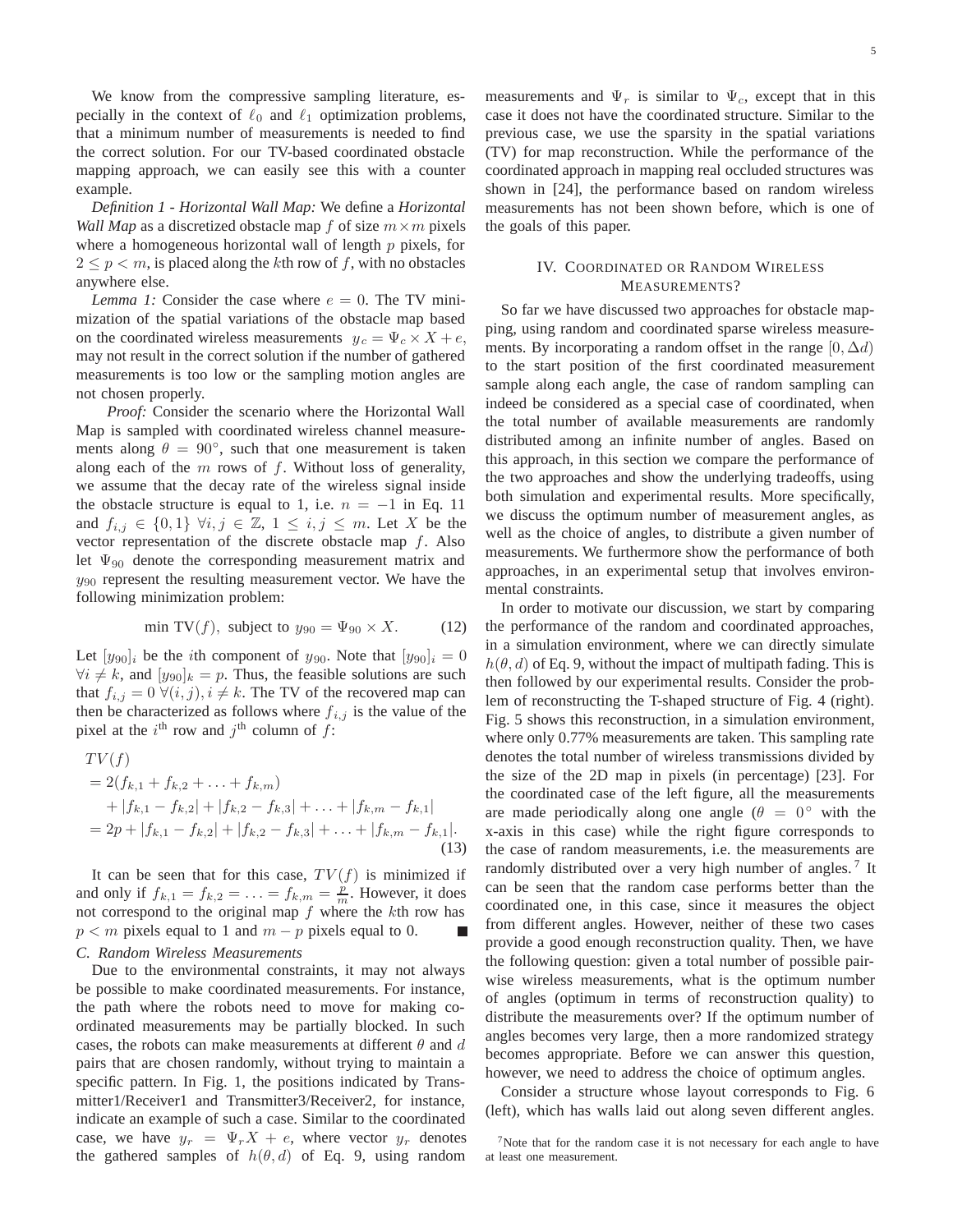

Fig. 4. Obstacle maps corresponding to (left) a section of the basement of our building, (center) a blocked diamond-shaped column and (right) a T-shaped column.



Fig. 5. Comparison of our mapping framework in the reconstruction of the T-shaped structure of Fig. 4, at 0.77% sampling rate, with (left) coordinated samples distributed over one angle and (right) random sampling.

Consider the case where two robots are making coordinated measurements, along a given number of angles in this environment. If the robots can freely choose the angles across which to make wireless measurements, then it is intuitive that the angles that correspond to the directions of the most changes (jumps) in  $h$  of Eq. 10 should be sampled first. Fig. 6, for instance, shows the case where the robots can make a given number of wireless measurements across a given number of angles. The figure shows the impact of choosing some (or all) of the measurement angles to be along the directions of jumps. It can be seen that as the robots make more coordinated measurements along the directions of jumps, the performance improves considerably. While proving this mathematically for a general map is beyond the scope of this paper, we provide a simple proof for the case of Horizontal Wall Map defined in section III-B.

*Lemma 2:* Consider the Horizontal Wall Map of Definition 1 and the case where  $e = 0$ . Then, sampling along the angle where the majority of the jumps occur ( $\theta = 90^{\circ}$ ) provides a better reconstruction quality than sampling along  $\theta = 0^\circ$ . Furthermore, if a binary constraint is enforced in the reconstruction, the samples at  $\theta = 90^\circ$  provide more information.

*Proof:* Similar to the proof of Lemma 1 and without loss of generality, we assume that the decay rate of the wireless signal inside the obstacle structure is equal to 1, i.e.  $n = -1$  in Eq. 11. Consider the scenario of Lemma 1, where the Horizontal Wall Map is sampled with coordinated wireless channel measurements along  $\theta = 90^{\circ}$ , such that one measurement is taken along each of the m rows of f. Let  $\Psi_{90}$ and  $y_{90}$  be as defined in Lemma 1 for this case. By using the result of Lemma 1, we can calculate the reconstruction error variance when sampling along  $\theta = 90^\circ$  as follows:

$$
E_{90} = \left(\frac{p}{m} - 1\right)^2 p + \frac{p^2}{m^2} (m - p) = p - \frac{p^2}{m}.
$$
 (14)

Next, consider the case where coordinated wireless channel measurements are made along  $\theta = 0^{\circ}$ , such that one measurement is taken along each column of f. After a few lines of derivations, we can confirm that we have the following error variance for this case:

$$
E_0 = \left(\frac{1}{m} - 1\right)^2 p + \frac{1}{m^2}(mp - p) = p - \frac{p}{m}.
$$
 (15)

Clearly,  $E_{90} < E_0$ .

If we further place a constraint on the TV minimization problem that forces the solution to be binary for each pixel (this would be the case if we knew  $n$  a priori), then the solution may not be unique for the aforementioned two cases. In this case, we can further analyze the amount of information that each of the sampling patterns provides as follows. Consider a binary map  $f^{\text{bin}}$  with 0.5 probability of having an obstacle at each of the  $2^{m^2}$  pixels. Let  $X_{f^{\text{bin}}}$  represent the random<br>vector of the stacked columns of the man and also let  $X_{f^{\text{bin}}}$ vector of the stacked columns of the map and also let  $X_{f^{\text{bin}}\theta}$ represent the random vector of the map conditioned on the gathered wireless measurements along angle  $\theta$ . We can easily confirm that,

$$
I(X_{f^{\text{bin}}, X_{f^{\text{bin}}, \theta=90^{\circ}}})
$$
  
=  $H(X_{f^{\text{bin}}}) - H(X_{f^{\text{bin}}}|X_{f^{\text{bin}}, \theta=90^{\circ}})$   
=  $m^{2} - \log_{2} {m \choose p}$ , (16)

where  $I$  and  $H$  are the mutual information and the entropy respectively. On the other hand, if the samples are such that  $\theta = 0^{\circ}$ , then,

$$
I(X_{f^{\text{bin}}}, X_{f^{\text{bin}}, \theta = 0^{\circ}}) = m^2 - p \log_2(m). \tag{17}
$$

Since  $\binom{m}{p} \leq \frac{m^p}{p!} \leq m^p$ , we conclude that  $I(X_{f^{\rm bin}}, X_{f^{\rm bin}, \theta=90^{\circ}}) \geq I(X_{f^{\rm bin}}, X_{f^{\rm bin}, \theta=0^{\circ}}).$ п

This observation is important, especially in mapping indoor environments, since there are typically a small number of jump angles (mainly perpendicular walls). Thus, if the environmental constraints allow it, then the directions with more jumps should be sampled first, for the case of coordinated mapping.

Consider the case where the robots can make a given number of coordinated wireless measurements. We next discuss the optimum number of angles, over which the given measurements should be distributed. In this way, we also compare the random and coordinated cases. In all these reconstructions, first the angles that correspond to the directions of jumps are chosen. The rest of the angles are then chosen so as to make the angle distribution as uniform as possible, while keeping the previously-chosen angles. For each angle, the measurements are distributed equally spaced with distance  $\Delta d$ . Furthermore, a random offset in the interval  $[0, \Delta d)$  is used for the first measurement at each angle. Fig. 7 shows the mapping performance for the three structures of Fig. 4, where a total number of given measurements are distributed over a variable number of angles. As the number of angles increases, the randomness of mapping increases as well. As can be seen, for each structure, there is an optimum number of angles where the coordinated measurements should be distributed. For instance, for the middle and right structures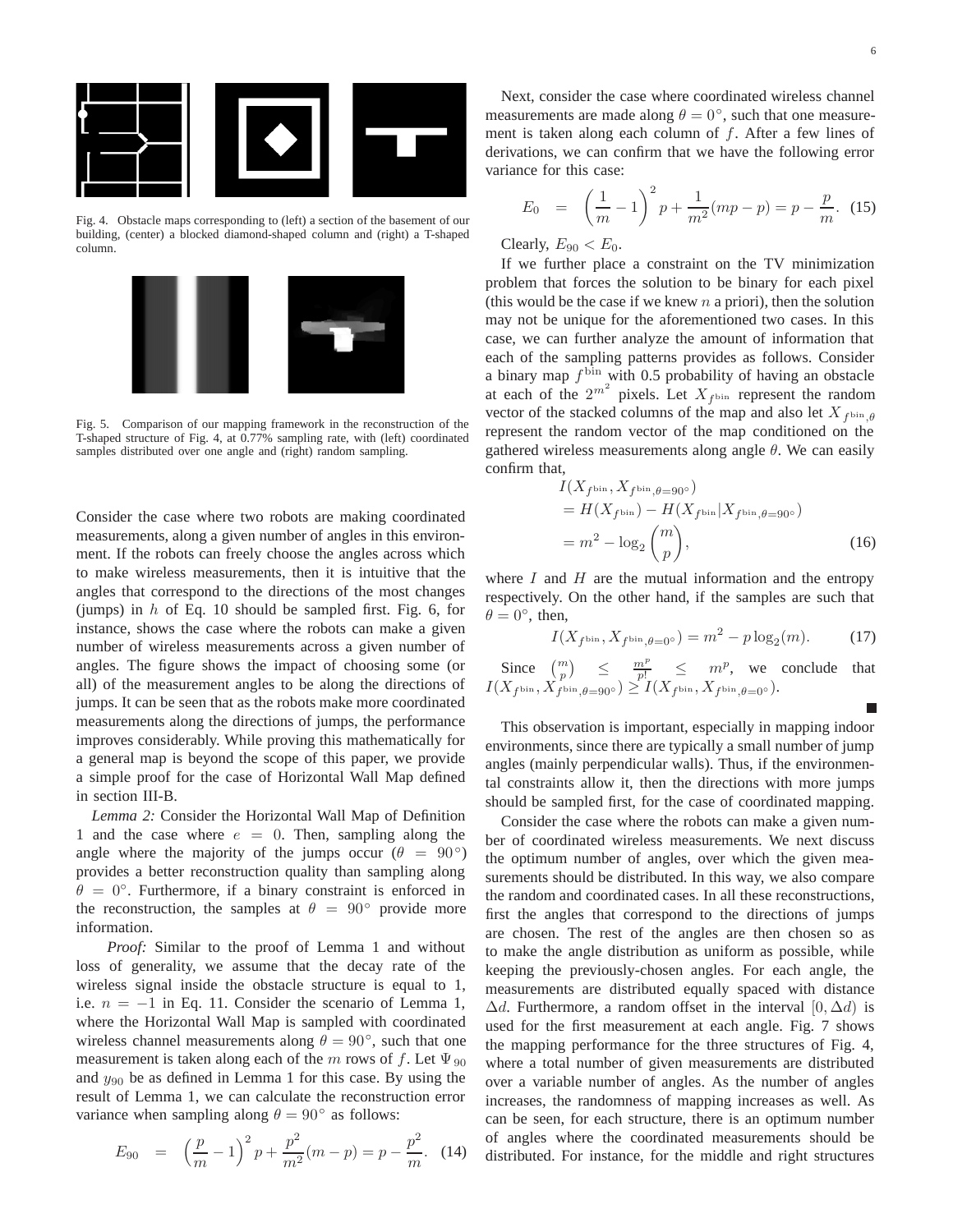

Fig. 6. (left) An obstacle map with discontinuities occurring at seven angles, (middle-left) reconstruction with no measurements along the jump angles, (middle-right) reconstruction with some measurements along the jump angles and (right) reconstruction with all the measurements along the jump angles.

of Fig. 4, the optimum number of angles is 4 whereas it is 10 for the left one.<sup>8</sup> The results suggest that the case of random measurements (equivalent to a very high number of angles) does not typically provide the best performance. Furthermore, the optimum number of angles is typically equal to or more than the number of jump angles of the structure. As the structure becomes more complicated (the left structure of Fig. 4), the given samples should be distributed over more angles. We have consistently observed these behaviors with other structures.



Fig. 7. Error curves for the reconstruction quality of the obstacle maps of Fig. 4, using our coordinated approach. As the number of angles increases, the randomness of mapping increases.

# *A. Comparison of the Mapping and See-Through Capabilities of the Coordinated and Random Cases – An Experimental Test*

So far, we discussed the performance of the two approaches in a simulation environment, and also without considering environmental constraints. We next show the performance and see-through capabilities of the two approaches in mapping an obstacle structure (that includes an occluded part) on our campus. Figure 8 (left) shows a structure on our campus, with its horizontal cut shown in the center figure. For the coordinated case, two robots make coordinated movements and periodic measurements along lines with angles 0◦, <sup>90</sup>◦ (marked on the center figure), <sup>45</sup>◦ and 135◦. On the other hand, for the random case, the transmitting and receiving robots make wireless measurements at random positions along the dashed

lines of Fig. 8 (right), while avoiding the cases where both the transmitting and receiving robots are on the same side of the structure. For the random case, we consider two scenarios of *unconstrained* and *constrained* mapping. In the former, the robots are free to position themselves anywhere outside of the structure and make measurements at any position along the dashed lines of Fig. 8 (right). In the latter, however, there are environmental constraints (marked in the right figure) that prevent the robots from moving along certain segments of the lines. In order to have a fair comparison, all the three approaches make the same number of wireless measurements.

Figure 9 shows the reconstruction performance for different sampling rates.<sup>9</sup> Each sampling rate denotes the total number of wireless transmissions divided by the size of the 2D map in pixels, as discussed before. The top and bottom rows show the performance for the two cases of  $0.76\%$  and  $1.83\%$  sampling rates respectively. The three columns show the mapping quality for the cases of coordinated, random unconstrained and random constrained measurements from left to right. As can be seen, the coordinated case, with measurements along four angles, performs considerably better than the random ones, as expected from the previous discussions of the paper. Even at a very low sampling rate of 0.76%, the occluded column can be clearly seen, in terms of its position and dimension. Furthermore, the random unconstrained case outperforms the constrained one, as expected. As the number of measurements increases, the reconstruction performance improves for all the cases. As mentioned earlier, we use anisotropic TV minimization approach and TVAL3 solver [33] for all these reconstructions. Fig. 10 compares the sampling rate needed in order for the random (unconstrained) approach to have a similar reconstruction quality (same MSE) to the coordinated one. As can be seen, a sampling rate of 6.98% (3.81 times more) is needed for the random case.

Fig. 11 then compares the performance of the coordinated and random approaches as a function of the sampling rate. The coordinated measurements are made along  $0^\circ$ ,  $90^\circ$ ,  $45^\circ$ and 135◦, whereas the random cases make measurements at positions along the dashed lines of Fig. 8 (right), as explained before. As can be seen, the coordinated case outperforms the random ones.

<sup>8</sup>Note that this is independent of the existence of the column in the left figure, since its contribution to the overall structure is small.

<sup>&</sup>lt;sup>9</sup>A threshold is applied to the reconstructed figures such that any value that is 10dB below the maximum is zeroed. This was done because we noticed that there could be scenarios where reconstructed pixels with very small values get magnified by some printers or monitors with certain gamma settings. A simple thresholding can avoid such cases.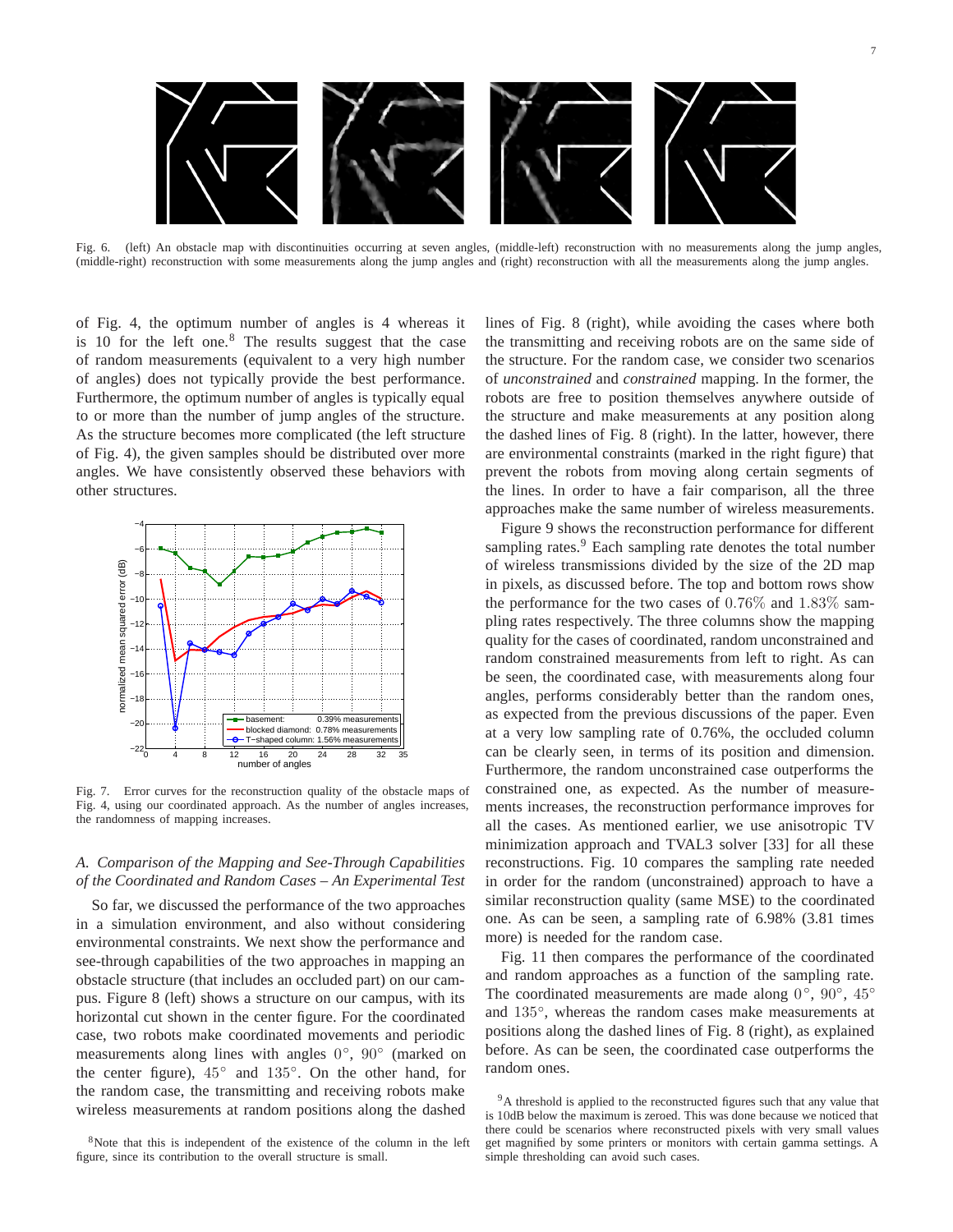

Fig. 8. (left) An obstacle structure on our campus, (center) its horizontal cut and (right) illustration of the physical constraints that limit the positioning of the robots for the constrained case. Our robots aim to reconstruct the structure, based on only making a few wireless transmissions from outside.



Fig. 9. Comparison of the mapping and see-through capabilities of the coordinated and random approaches in mapping the structure of Fig. 8, using our experimental robotic platform. The top and bottom rows show the performance for the two cases of 0.76% and 1.83% sampling rates respectively. The three columns show the mapping quality for the cases of coordinated (along four angles), random unconstrained and random constrained measurements from left to right. It can be seen that the mapping performance improves considerably from right to left.





Fig. 10. Reconstruction of the structure of Fig. 8, with (left) coordinated sampling with 1.83% measurements along four angles and (right) random unconstrained sampling with 6.98% measurements. Both reconstructions result in the same Mean Squared Error (MSE).

Fig. 11. Error curves for the reconstruction quality of the obstacle map of Fig. 8, using our coordinated approach along four angles and our random approaches. Even at very low sampling rates, the coordinated approach outperforms the random ones.

As we discussed earlier, the performance of the coordinated case depends heavily on the choice of the sampling angles. In Fig. 9, four angles including the jump ones were sampled, which resulted in the coordinated case performing better than the random one. However, the random case can perform better if the coordinated case is not sampled along the jump angles.

The next experiment shows this in mapping the structure of Fig. 8. For the first set of measurements, the robots make measurements along the jump angles of the outer wall i.e. at  $0^\circ$  and  $90^\circ$ , while for the second set the measurements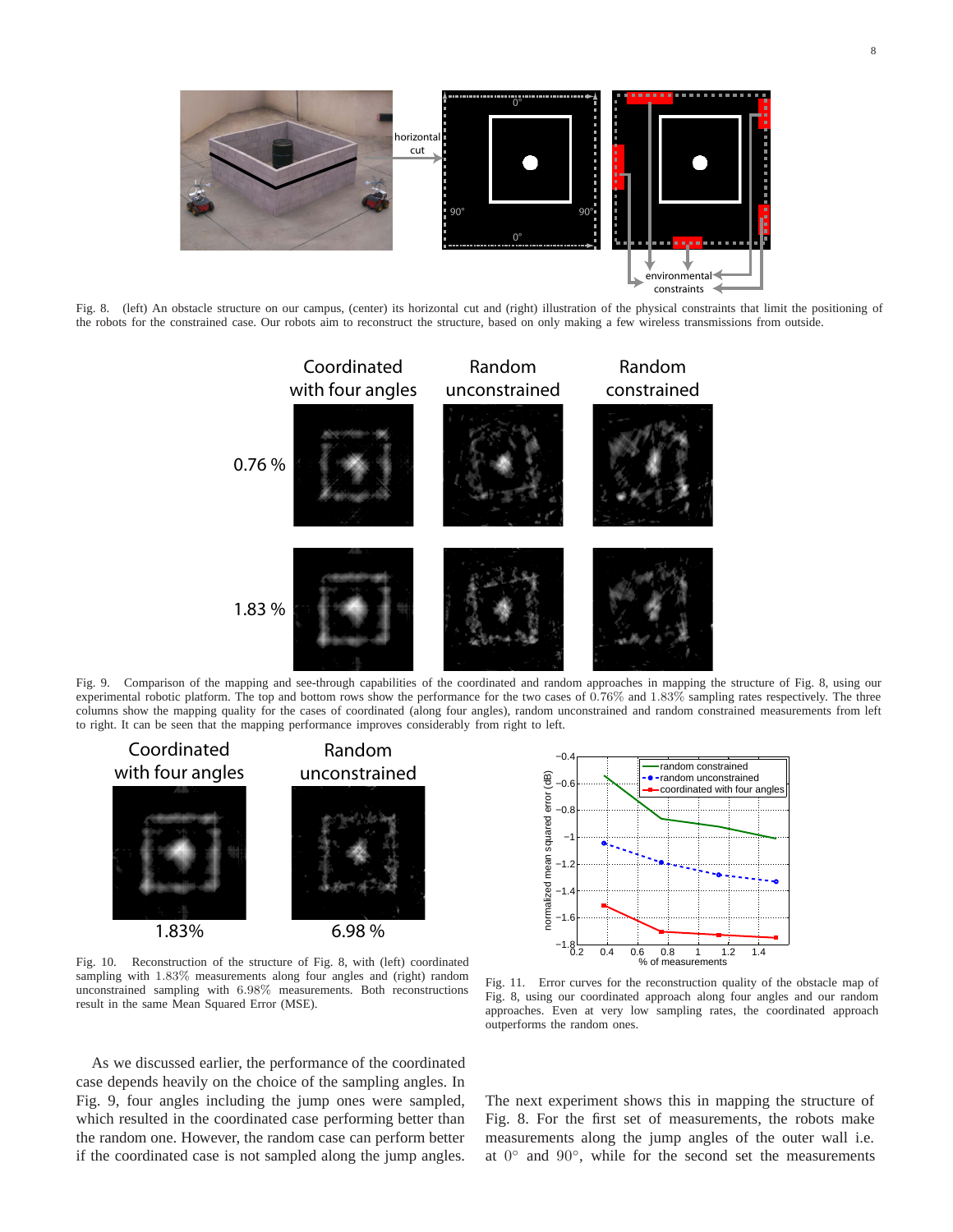

Fig. 12. Reconstruction of the structure of Fig. 8 with 0.76% measurements, with (left) coordinated sampling along the jump angles of the outer walls (0 and 90°), (center) coordinated sampling along 45° and 135° and (right) random unconstrained sampling. It can be seen that random sampling can be more informative than coordinated if the structure is not sampled along the jump angles in the coordinated case.

are made along 45◦ and 135◦. As can be seen in Fig. 12 (center), making coordinated measurements along the angles that do not correspond to the jump angles does not result in a useful reconstruction as neither the outer walls nor the occluded obstacle can be correctly mapped. In contrast, if the jump angles are used, the location of the outer walls can be correctly detected, as seen in Fig. 12 (left). On the other hand, Fig. 12 (right) shows the reconstruction using unconstrained random wireless measurements at the same low sampling rate used for the coordinated cases (0.76%). As can be seen, the reconstruction is considerably better than the case of coordinated along 45◦ and <sup>135</sup>◦ in Fig. 12 (center).

### *B. Practical Issues of Wireless-Based Obstacle Mapping*

So far we established that the total number of available channel measurements should be distributed over a small number of angles, bigger than or equal to the number of jump angles, with a preference given to the angles of jumps. This, however, assumes that there are no environmental, computational or hardware constraints in implementing both approaches. In case of environmental constraints, the random case has a clear advantage. In such cases, partial coordinated measurements can be taken, within the limits of environmental constraints, in addition to random measurements. Both the random and coordinated cases require communication of position information for antenna alignment. Furthermore, they need narrow beamwidth antennas, to limit multipath fading (see Fig. 3). The random case, however, also requires a constant control and adaptation of the antenna angles to maintain the alignment. Thus, it needs a more advanced hardware. The coordinated case, on the other hand, requires coordinated movement of the robots. Finally, the computational complexity of solving for the map is lower, using the coordinated approach. In summary, we envision that both approaches will be used in practice, depending on the operation environment and the available hardware/software resources.

#### V. CONCLUSIONS

In this paper, we considered wireless-based cooperative mapping of obstacles in a robotic network. Our goal was to thoroughly understand and compare the performance of the random and coordinated wireless sampling approaches, using

both simulation and experimental results. We showed that the right way for comparing the performance of these two wireless sampling patterns is to consider the relationship between the reconstruction quality and the angular directions where the map is sampled. More specifically, we established that the total number of available channel measurements should be distributed over a small number of angles (bigger than or equal to the number of jump angles of the structure), with a preference given to the angles of jumps. Finally, we validated our findings by mapping an occluded structure on our campus using our robotic testbed.

#### VI. ACKNOWLEDGMENTS

The authors would like to thank Mehrzad Malmirchegini for helpful discussions.

#### **REFERENCES**

- [1] Y. Mostofi and A. Gonzalez-Ruiz. Compressive cooperative obstacle mapping in mobile networks. In *Proceedings of the 29th Military Communications Conference (Milcom)*, pages 947–953, San Jose, CA, nov. 2010.
- [2] I. F. Akyildiz, S. Weilian, Y. Sankarasubramaniam, and E. Cayirci. A Survey on Sensor Networks. *IEEE Communications Magazine*, 40(8):102 – 114, August 2002.
- [3] V. Kumar, D. Rus, and S. Singh. Robot and Sensor Networks for First Responders . *IEEE Pervasive Computing*, pages 24–33, October-December 2004.
- [4] W. B. Heinzelman, A. P. Chandrakasan, and H. Balakrishnan. An Application-Specific Protocol Architecture for Wireless Microsensor Networks. *IEEE Transactions on Wireless Communications*, 1(4):660 – 670, October 2002.
- [5] Hao Jiang, Lijia Chen, Jing Wu, Siyue Chen, and H. Leung. A reliable and high-bandwidth multihop wireless sensor network for mine tunnel monitoring. *IEEE Sensors Journal*, 9(11):1511 –1517, nov. 2009.
- [6] Nojeong Heo and P.K. Varshney. Energy-efficient deployment of intelligent mobile sensor networks. *IEEE Transactions on Systems, Man and Cybernetics, Part A: Systems and Humans*, 35(1):78 – 92, jan. 2005.
- [7] C. Chong and S. Kumar. Sensor networks: evolution, opportunities and challenges. *Proceedings of the IEEE*, 91(8):1247–1256, August 2003.
- [8] Boon-Chong Seet, Qing Zhang, Chuan Heng Foh, and A.C.M. Fong. Hybrid RF mapping and kalman filtered spring relaxation for sensor network localization. *IEEE Sensors Journal*, 12(5):1427 –1435, may 2012.
- [9] T. Melodia, D. Pompili, V.C. Gungor, and I.F. Akyildiz. Communication and coordination in wireless sensor and actor networks. *IEEE Transactions on Mobile Computing*, 6(10):1116 –1129, oct. 2007.
- [10] M. Anisetti, C.A. Ardagna, V. Bellandi, E. Damiani, and S. Reale. Mapbased location and tracking in multipath outdoor mobile networks. *IEEE Transactions on Wireless Communications*, 10(3):814 –824, march 2011.
- [11] K. Baumgartner, S. Ferrari, and T.A. Wettergren. Robust deployment of dynamic sensor networks for cooperative track detection. *IEEE Sensors Journal*, 9(9):1029 –1048, sept. 2009.